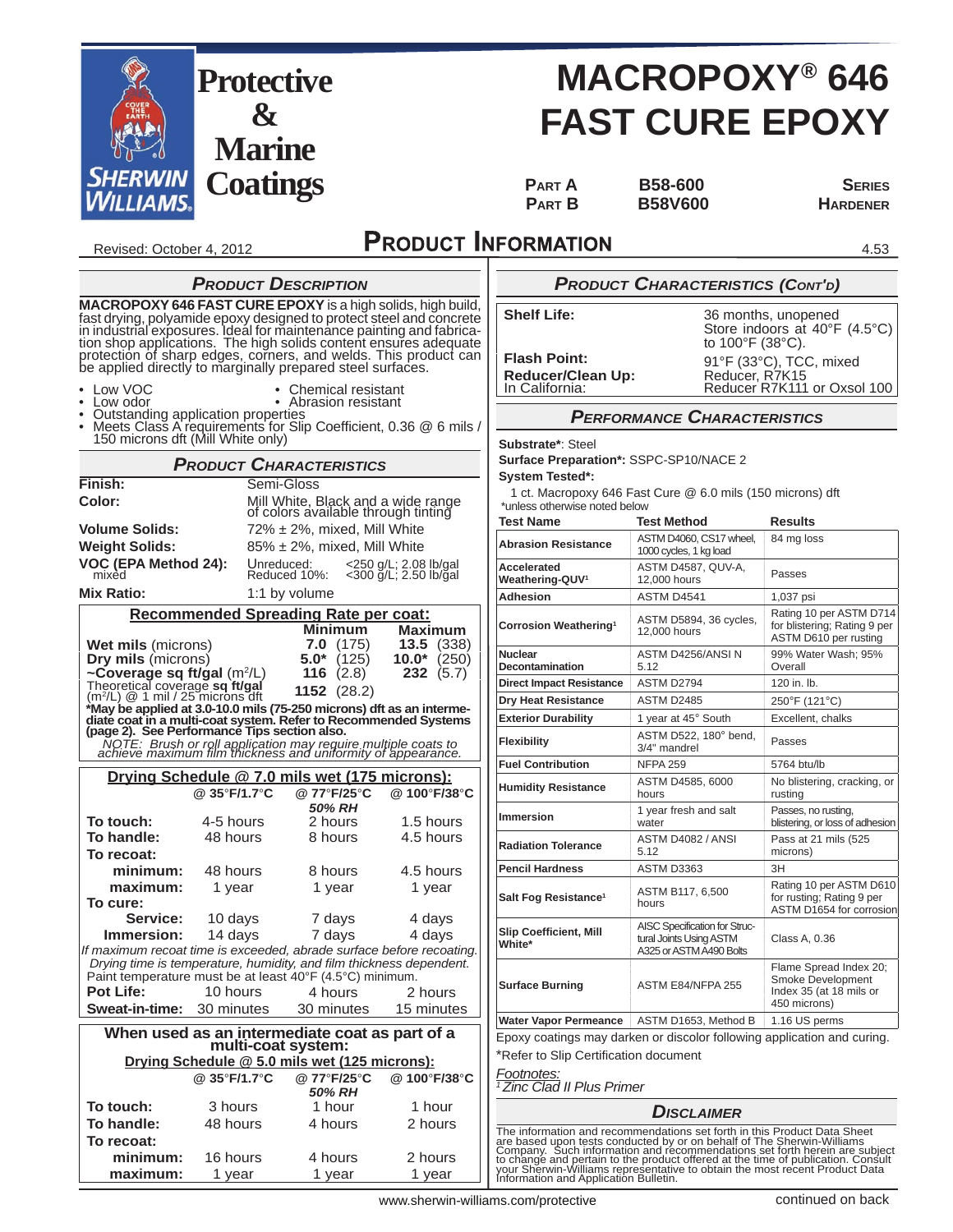

# **MACROPOXY® 646 FAST CURE EPOXY**

**PART A B58-600 SERIES PART B** B58V600 **HARDENER** 

4.53

### **PRODUCT INFORMATION**

*SURFACE PREPARATION* Surface must be clean, dry, and in sound condition. Remove all oil, dust, grease, dirt, loose rust, and other foreign material to ensure adequate adhesion. Refer to product Application Bulletin for detailed surface preparation information. Minimum recommended surface preparation: Iron & Steel<br>Atmospheric: Atmospheric: SSPC-SP2/3 Immersion: SSPC-SP10/NACE 2, 2-3 mil (50-75 micron) profile<br>Aluminum: SSPC-SP1 Galvanizing: SSPC-SP1; See Surface Preparations section on page 3 for application of FIRETEX intumescent coating systems Concrete & Masonry<br>Atmospheric: S Atmospheric: SSPC-SP13/NACE 6, or ICRI No. 310.2, CSP 1-3 Immersion: SSPC-SP13/NACE 6-4.3.1 or 4.3.2, or ICRI No. 310.2, CSP 1-3 **Surface Preparation Standards Condition of Surface ISO 8501-1 BS7079:A1** Swedish Std.<br>SIS055900 **SIS055900 SSPC NACE**<br>
Sa 2.5<br>
Sa 2.5<br>
Sa 2.5<br>
Sa 2.5<br>
Sa 2.5<br>
Sa 2.5<br>
Sa 2.5<br>
Sa 2.5<br>
Sa 2.5<br>
D Si 2.5<br>
D Sa 2.5<br>
D Sa 2.5<br>
D Sa 2.5<br>
D Sa 2.5<br>
D Sa 2.5<br>
D Sa 2.5<br>
D Sa 2.5<br>
D Sa 2.5<br>
D Sa 2.5<br>
D Sa 2.5<br>
D Sa 2.5<br>
D Sa 2. White Metal<br>Near White Metal Sa 3 Sa 2.5 Sa 3 SP 10 2<br>Commercial Blast Sa 2.5 Sa 2.5 SP 10 2<br>Brush-Off Blast Sa 1 Sa 1 SP 7 4 Hand Tool Cleaning Rusted C St 2 C St 2 SP 2 - Pitted & Rusted D St 2 D St 2 SP 2 - Power Tool Cleaning Rusted C St 3 C St 3 SP 3 -<br>Power Tool Cleaning Pitted & Rusted D St 3 D St 3 SP 3 -*TINTING* Tint Part A with Maxitoners at 150% strength. Five minutes minimum mixing on a mechanical shaker is required for complete mixing of color. Tinting is not recommended for immersion service. *APPLICATION CONDITIONS* Temperature: 35°F (1.7°C) minimum, 120°F (49°C) maximum (air and surface) 40°F (4.5°C) minimum, 120°F (49°C) maximum (material) At least 5°F (2.8°C) above dew point<br>85% maximum Relative humidity: Refer to product Application Bulletin for detailed application information. *ORDERING INFORMATION* Packaging:<br>Part A:<br>Part B: Part A: 1 gallon (3.78L) and 5 gallon (18.9L) containers Part B: 1 gallon (3.78L) and 5 gallon (18.9L) containers Weight: 12.9 ± 0.2 lb/gal ; 1.55 Kg/L mixed, may vary by color *SAFETY PRECAUTIONS* Refer to the MSDS sheet before use. *RECOMMENDED USES* • Marine applications<br>• <u>F</u>abrication shops • Pulp and paper mills • Chemical plants • Power plants • Tank exteriors • Offshore platforms • Water treatment plants • Nuclear Power Plants • DOE Nuclear Fuel Facilities • Nuclear fabrication shops • DOE Nuclear Weapons Facilities • Mill White and Black are acceptable for immersion use for salt<br>
vater and fresh water, not acceptable for potable water<br>
• Suitable for use in USDA inspected facilities<br>
• Conforms to AWWA D102 OCS #5<br>
• Conforms to MPI *RECOMMENDED SYSTEMS*

Published technical data and instructions are subject to change without notice. Contact your Sherwin-Williams representative for additional technical data and instructions.

#### *WARRANTY*

The Sherwin-Williams Company warrants our products to be free of manufactur-ing defects in accord with applicable Sherwin-Williams quality control procedures. Liability for products proven defective, if any, is limited to replacement of the defective product or the refund of the purchase price paid for the defective product as<br>determined by Sherwin-Williams. NO OTHER WARRANTY OR GUARANTEE<br>OF ANY KIND IS MADE BY SHERWIN-WILLIAMS, EXPRESSED OR IMPLIED,<br>STATUTORY, B CHANTABILITY AND FITNESS FOR A PARTICULAR PURPOSE.

- 
- 

\* Nuclear qualifications are NRC license specific to the facility.

**&**

**Marine**

|                     |                                                                                                                                                                                          | Dry Film Thickness / ct.<br><u>Mils</u> | (Microns)                  |
|---------------------|------------------------------------------------------------------------------------------------------------------------------------------------------------------------------------------|-----------------------------------------|----------------------------|
| Steel:              | <b>Immersion and atmospheric:</b>                                                                                                                                                        |                                         |                            |
| 2 cts.              | Macropoxy 646                                                                                                                                                                            | $5.0 - 10.0$                            | $(125 - 250)$              |
|                     | Concrete/Masonry, smooth:                                                                                                                                                                |                                         |                            |
| 2 cts.              | Macropoxy 646<br><b>Concrete Block:</b>                                                                                                                                                  | 5.0-10.0                                | $(125-250)$                |
| 1 ct. .             | Kem Cati-Coat HS Epoxy<br>Filler/Sealer                                                                                                                                                  |                                         | 10.0-20.0 (250-500)        |
| 2 cts.              | as needed to fill voids and provide a continuous substrate.<br>Macropoxy 646                                                                                                             | 5.0-10.0                                | $(125 - 250)$              |
| <u>Atmospheric:</u> |                                                                                                                                                                                          |                                         |                            |
|                     | Steel:<br>(Shop applied system, new construction, AWWA D102, can also be<br>used at 3 mils / 75 microns minimum dit when used as an intermediate<br>coat as part of a multi-coat system) |                                         |                            |
| 1 ct.<br>$1-2$ cts. | Macropoxy 646 Fast Cure Epoxy 3.0-6.0<br>of recommended topcoat                                                                                                                          |                                         | $(75-150)$                 |
| Steel:              |                                                                                                                                                                                          |                                         |                            |
| 1 ct.<br>2 cts.     | Recoatable Epoxy Primer<br>Macropoxy 646                                                                                                                                                 | 4.0-6.0<br>$5.0 - 10.0$                 | (100-150)<br>$(125 - 250)$ |
| Steel:<br>1 ct.     | Macropoxy 646                                                                                                                                                                            | 5.0-10.0                                | (125-250)                  |
| 1-2 cts.<br>or      | Acrolon 218 Polyurethane<br>Hi-Solids Polyurethane                                                                                                                                       | $3.0 - 6.0$<br>$3.0 - 5.0$              | (75-150)<br>75-125)        |
| or                  | SherThane 2K Urethane                                                                                                                                                                    | $2.0 - 4.0$                             | (50-100                    |
| or                  | <b>Hydrogloss</b>                                                                                                                                                                        | $2.0 - 4.0$                             | $(50-100)$                 |
| Steel:<br>2 cts.    | Macropoxy 646                                                                                                                                                                            | $5.0 - 10.0$                            | (125-250)                  |
| 1-2 cts.            | Tile-Clad HS Epoxy                                                                                                                                                                       | $2.5 - 4.0$                             | $(63-100)$                 |
| Steel:              |                                                                                                                                                                                          |                                         |                            |
| 1 ct.<br>1 ct.      | Zinc Clad II Plus<br>Macropoxy 646                                                                                                                                                       | $2.0 - 4.0$<br>$5.0 - 10.0$             | $(50-100)$<br>(125-250)    |
| $1-2$ cts.          | Acrolon 218 Polyurethane                                                                                                                                                                 | $3.0 - 6.0$                             | $(75-150)$                 |
| Steel:              |                                                                                                                                                                                          |                                         |                            |
| 1 ct.<br>or         | Zinc Clad III HS<br>Zinc Clad IV                                                                                                                                                         | $3.0 - 5.0$<br>$3.0 - 5.0$              | (75-125)<br>(75-125)       |
| 1 ct.               | Macropoxy 646                                                                                                                                                                            | $3.0 - 10.0$                            | 75-250)                    |
|                     | 1-2 cts. Acrolon 218 Polyurethane                                                                                                                                                        | $3.0 - 6.0$                             | (75-150)                   |
| Aluminum:<br>2 cts. | Macropoxy 646                                                                                                                                                                            | $5.0 - 10.0$                            | $(125 - 250)$              |
| Galvanizing:        |                                                                                                                                                                                          |                                         |                            |
| 2 cts.              | Macropoxy 646                                                                                                                                                                            | $5.0 - 10.0$                            | $(125 - 250)$              |
|                     | <u>FIRETEX ONLY:</u>                                                                                                                                                                     |                                         |                            |
| 1 ct.               | Steel & Galvanized Substrates being primed for FIRETEX only:<br>Macropoxy 646                                                                                                            | 2.0-5.0                                 | $(50-125)$                 |
|                     |                                                                                                                                                                                          |                                         |                            |

The systems listed above are representative of the product's use, other systems may be appropriate.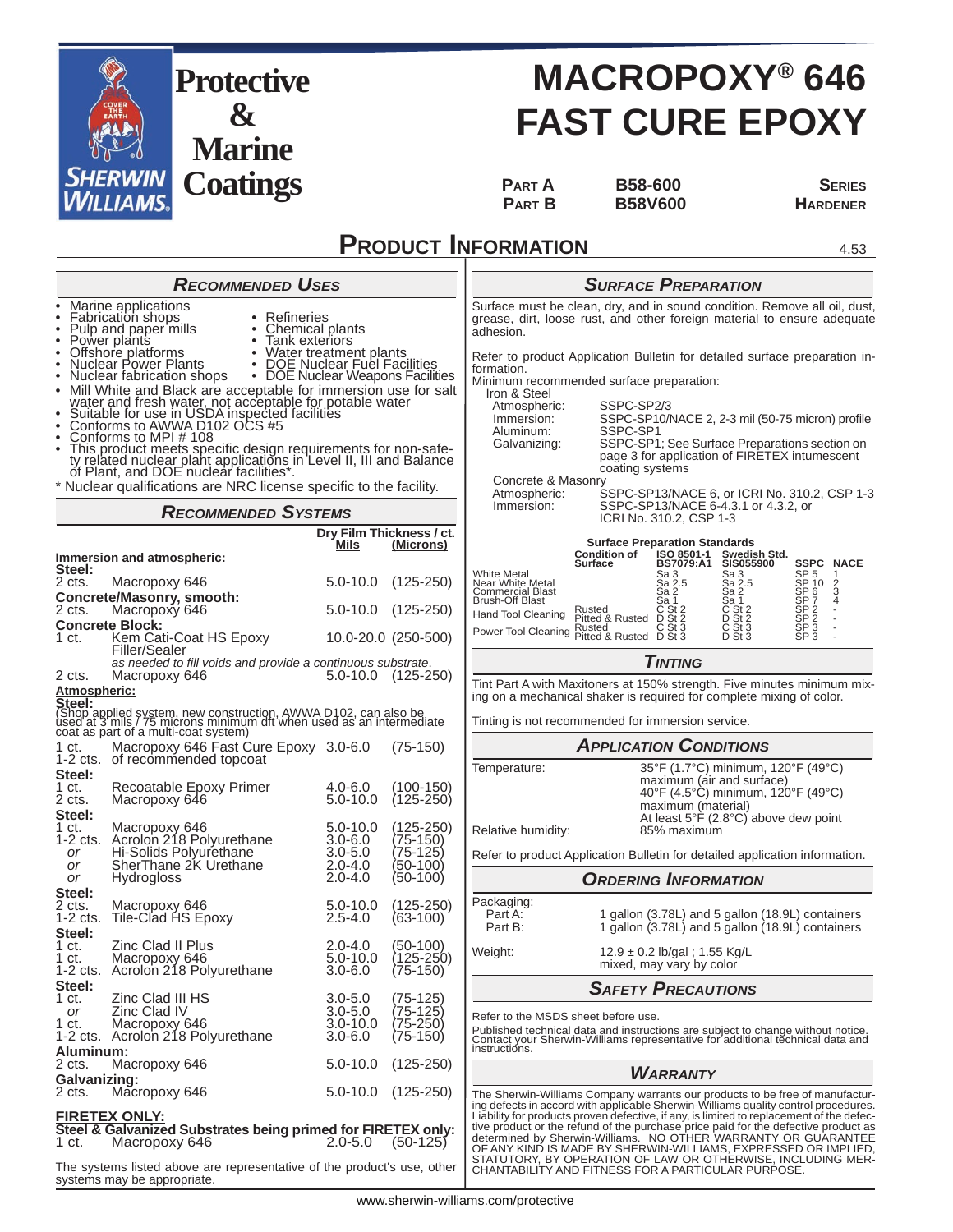

# **MACROPOXY® 646 FAST CURE EPOXY**

PART **A** B58-600 SERIES PART **B B58V600 HARDENER** 

4.53

### **APPLICATION BULLETIN**

#### *SURFACE PREPARATIONS*

Surface must be clean, dry, and in sound condition. Remove all oil, dust, grease, dirt, loose rust, and other foreign material to ensure adequate adhesion.

#### **Iron & Steel, Atmospheric Service:**

Revised: October 4, 2012

Minimum surface preparation is Hand Tool Clean per SSPC-SP2. Remove all oil and grease from surface by Solvent Cleaning per SSPC-SP1. For better performance, use Commercial Blast Cleaning<br>per SSPC-SP6/NACE 3, blast clean all surfaces using a sharp, angular<br>abrasive for optimum surface profile (2 mils / 50 microns). Prime any bare steel within 8 hours or before flash rusting occurs.<br>**Iron & Steel, Immersion Service:** 

Remove all oil and grease from surface by Solvent Cleaning per SSPC-SP1. Minimum surface preparation is Near White Metal Blast Cleaning per SSPC-SP10/NACE 2. Blast clean all surfaces using a sharp, angular abrasive for optimum surface profi le (2-3 mils / 50-75 microns). Remove all weld spatter and round all sharp edges by grind-ing. Prime any bare steel the same day as it is cleaned.

#### **Aluminum**

Remove all oil, grease, dirt, oxide and other foreign material by Solvent Cleaning per SSPC-SP1.

#### **Galvanized Steel**

Allow to weather a minimum of six months prior to coating. Solvent Clean per SSPC-SP1 (recommended solvent is VM&P Naphtha). When weathering is not possible, or the surface has been treated with chromates or silicates, first Solvent Clean per SSPC-SP1 and apply a test<br>patch. Allow paint to dry at least one week before testing adhesion. If<br>adhesion is poor, brush blasting per SSPC-SP7 is necessary to remove these treatments. Rusty galvanizing requires a minimum of Hand Tool<br>Cleaning per SSPC-SP2, prime the area the same day as cleaned.<br>In preparing galvanized steel substrates for the application of FIRE-<br>TEX intumescent coati

### (50 microns). **Concrete and Masonry**

For surface preparation, refer to SSPC-SP13/NACE 6, or ICRI No.<br>310.2, CSP 1-3. Surfaces should be thoroughly clean and dry. Concrete<br>and mortar must be cured at least 28 days @ 75°F (24°C). Remove<br>all loose mortar and for concrete dust, dirt, form release agents, moisture curing membranes, loose cement and hardeners. Fill bug holes, air pockets and other voids with Steel-Seam FT910.

#### **Concrete, Immersion Service:**

For surface preparation, refer to SSPC-SP13/NACE 6, Section 4.3.1 or 1.3.2 or ICRI No. 310.2, CSP 1-3.

# **Follow the standard methods listed below when applicable:** ASTM D4258 Standard Practice for Cleaning Concrete. ASTM D4259 Standard Practice for Abrading Concrete.

ASTM D4260 Standard Practice for Etching Concrete. ASTM F1869 Standard Test Method for Measuring Moisture Vapor

Emission Rate of Concrete.

SSPC-SP 13/Nace 6 Surface Preparation of Concrete. ICRI No. 310.2 Concrete Surface Preparation.

#### **Previously Painted Surfaces**

If in sound condition, clean the surface of all foreign material. Smooth, hard or glossy coatings and surfaces should be dulled by abrading the surface. Apply a test area, allowing paint to dry one week before testing<br>adhesion. If adhesion is poor, or if this product attacks the previous<br>finish, removal of the previous coating may be necessary. If paint is peeling or badly weathered, clean surface to sound substrate and treat as a new surface as above.

**Surface Preparation Standards**

| <u>oundoc't robaration olandards</u>                              |                                |                                |                                  |                                             |             |
|-------------------------------------------------------------------|--------------------------------|--------------------------------|----------------------------------|---------------------------------------------|-------------|
|                                                                   | <b>Condition of</b><br>Surface | ISO 8501-1<br><b>BS7079:A1</b> | Swedish Std.<br><b>SIS055900</b> | <b>SSPC</b>                                 | <b>NACE</b> |
| <b>White Metal</b><br>Near White Metal<br><b>Commercial Blast</b> |                                | Sa 3<br>Sa 2.5<br>Sa 2         | Sa 3<br>Sa 2.5<br>Sa 2           | SP <sub>5</sub><br>SP 10<br>SP <sub>6</sub> | 2<br>3      |
| <b>Brush-Off Blast</b>                                            |                                | Sa 1                           | Sa 1                             | SP <sub>7</sub>                             | 4           |
| Hand Tool Cleaning                                                | Rusted<br>Pitted & Rusted      | $C$ St 2<br>$D$ St 2           | $C$ St 2<br>$D$ St 2             | SP <sub>2</sub><br>SP <sub>2</sub>          | ٠<br>٠      |
| Power Tool Cleaning Pitted & Rusted                               |                                | $C$ St 3<br>$D$ St 3           | $C$ St 3<br>D St 3               | SP <sub>3</sub><br>SP <sub>3</sub>          | ٠<br>۰      |

| <b>APPLICATION CONDITIONS</b> |                                    |  |  |  |
|-------------------------------|------------------------------------|--|--|--|
| Temperature:                  | 35°F (1.7°C) minimum, 120°F (49°C) |  |  |  |

 maximum (air and surface) 40°F (4.5°C) minimum, 120°F (49°C) maximum (material) At least 5°F (2.8°C) above dew point

Relative humidity: 85% maximum

#### *APPLICATION EQUIPMENT*

The following is a guide. Changes in pressures and tip sizes may be needed for proper spray characteristics. Always purge spray equipment before use with listed reducer. Any reduction must be compliant with existing VOC regulations and compatible with the existing environmental and application conditions.

#### **Reducer/Clean Up ...........**Reducer R7K15

In California ....................Reducer R7K111

#### **Airless Spray**

| Pump30:1                |  |
|-------------------------|--|
| Pressure2800 - 3000 psi |  |
|                         |  |
|                         |  |
|                         |  |
|                         |  |
|                         |  |

#### **Conventional Spray**

| Gun DeVilbiss MBC-510                |  |
|--------------------------------------|--|
| Fluid Tip E                          |  |
| Air Nozzle704                        |  |
| Atomization Pressure60-65 psi        |  |
| Fluid Pressure10-20 psi              |  |
|                                      |  |
| Requires oil and moisture separators |  |
|                                      |  |

#### **Brush**

| BrushNylon/Polyester or Natural Bristle |
|-----------------------------------------|
| ReductionNot recommended                |

#### **Roller**

 Cover .............................3/8" woven with solvent resistant core Reduction .......................Not recommended

#### **Plural Component Spray** ...Acceptable

 Refer to April 2010 Technical Bulletin - "Application Guidelines for Macropoxy 646 & Recoatable Epoxy Primer Utilizing Plural Component Equipment"

If specific application equipment is not listed above, equivalent equipment may be substituted.